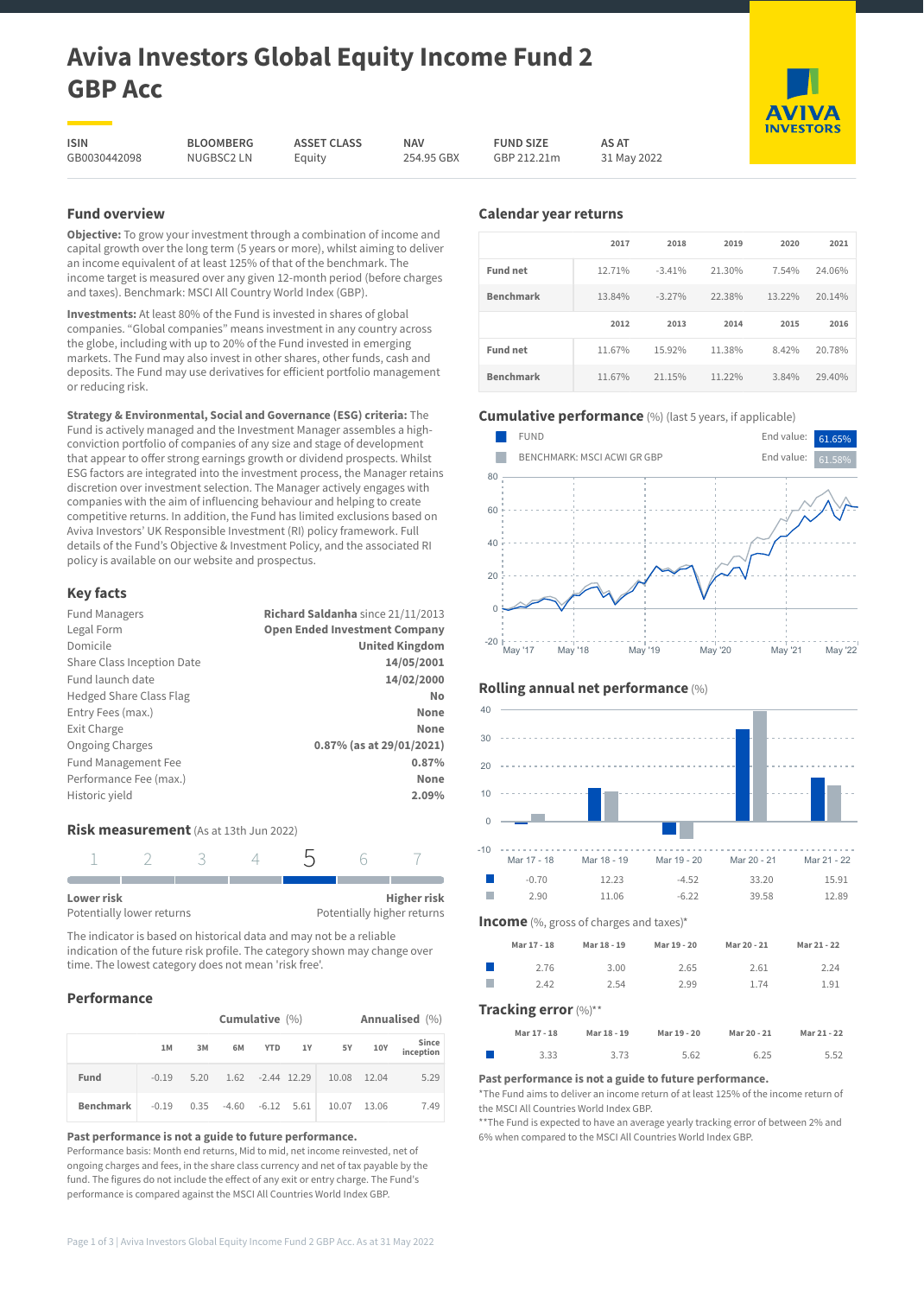|                           | 1 Year | 3 Years | 5 Years |
|---------------------------|--------|---------|---------|
| Alpha                     | 6.60   | 0.03    | 0.36    |
| <b>Beta</b>               | 0.94   | 0.98    | 0.97    |
| <b>Information ratio</b>  | 1.21   | $-0.06$ | 0.00    |
| Correlation (%)           | 76.25  | 84.66   | 85.11   |
| <b>Sharpe ratio</b>       | 1.06   | 0.82    | 0.77    |
| Annualised volatility (%) | 11.30  | 14.62   | 13.08   |
| Tracking error (%)        | 5.54   | 5.74    | 5.07    |

## **Fund breakdown by sector**

| <b>Sector</b>                 | Fund $(\% )$ | <b>Relative to benchmark (%)</b> |
|-------------------------------|--------------|----------------------------------|
| Industrials                   | 29.38        | $+19.98$                         |
| Information Technology        | 20.82        | $-0.47$                          |
| Health Care                   | 13.72        | $+1.46$                          |
| <b>Financials</b>             | 7.37         | $-7.36$                          |
| Utilities                     | 7.36         | $+4.25$                          |
| <b>Consumer Discretionary</b> | 7.18         | $-3.76$                          |
| Communication<br>Services     | 4.63         | $-3.20$                          |
| Energy                        | 3.72         | $-1.58$                          |
| <b>Consumer Staples</b>       | 1.94         | $-5.26$                          |
| Other                         | 1.54         | $-6.36$                          |

Source: Aviva Investors, all other data is Morningstar unless stated otherwise. The fund breakdown by sector shown in the factsheet excludes cash and equivalents.

## **Top 5 overweights & underweights by region**

| Country              | Fund $(\% )$ | <b>Relative to benchmark (%)</b> |
|----------------------|--------------|----------------------------------|
| France               | 16.24        | $+13.55$                         |
| United Kingdom       | 10.32        | $+6.58$                          |
| Italy                | 4.57         | $+4.09$                          |
| Germany              | 5.51         | $+3.56$                          |
| Netherlands          | 4.68         | $+3.13$                          |
| <b>United States</b> | 48.43        | $-11.26$                         |
| Japan                | 0.00         | $-5.41$                          |
| China                | 0.00         | $-3.51$                          |
| Canada               | 0.00         | $-3.26$                          |
| Australia            | 0.00         | $-1.99$                          |

Source: Aviva Investors, all other data is Morningstar unless stated otherwise.

**Market cap**



Rather than using a fixed number of cap stocks, Morningstar uses a flexible system that isn't adversely affected by overall movements in the market. Stocks are divided into seven regions based on their country of domicile, organised in descending order by size and the cumulative capitalisation as a percentage of the total is calculated for each stock. Giant-cap stocks refer to the top 40% of the cumulative capitalisation of each region, large-cap represents the next 30%, mid-cap represents the next 20%, small-cap the next 7% with micro covering the balance.

## **Top 5 overweights & underweights by security**

| Security                                     | Fund $(\% )$ | <b>Relative to benchmark (%)</b> |
|----------------------------------------------|--------------|----------------------------------|
| Broadcom Inc.                                | 4.03         | $+3.64$                          |
| Totalenergies Se                             | 3.72         | $+3.48$                          |
| Motorola Solutions Inc.                      | 3.39         | $+3.33$                          |
| Unitedhealth Group Inc                       | 3.85         | $+3.08$                          |
| Hubbell Incorporated                         | 3.02         | $+3.02$                          |
| Apple Inc                                    | 0.00         | $-3.99$                          |
| Alphabet Inc                                 | 0.00         | $-2.19$                          |
| Amazon.Com Inc.                              | 0.00         | $-1.81$                          |
| Tesla Inc                                    | 0.00         | $-1.09$                          |
| Taiwan Semiconductor<br>Manufacturing Co Ltd | 0.00         | $-0.78$                          |

Source: Aviva Investors, all other data is Morningstar unless stated otherwise.

## **Fund targets**

The Index has been selected as a benchmark for the income target and performance and risk measurement because it is representative of the type of companies in which the Fund is likely to invest, and it is therefore an appropriate comparator for the Fund's performance.

## **Fund risks**

## **Investment Risk & Currency Risk**

The value of an investment and any income from it can go down as well as up and can fluctuate in response to changes in currency exchange rates. Investors may not get back the original amount invested.

### **Illiquid Securities Risk**

Certain assets held in the Fund could be hard to value or to sell at a desired time or at a price considered to be fair (especially in large quantities), and as a result their prices could be very volatile.

Full information on risks applicable to the Fund are in the Prospectus and the Key Investor Information Document (KIID).

### **Glossary**

#### **Alpha**

Indicates the excess return provided by the Fund over the benchmark.

## **Annualised performance**

An annualised total return is the geometric average amount of money earned by an investment each year over a given time period.

## **Volatility (%)**

A measure of the fund's dispersion of returns. A higher volatility implies that a fund's return is spread over a larger range of values whilst a lower